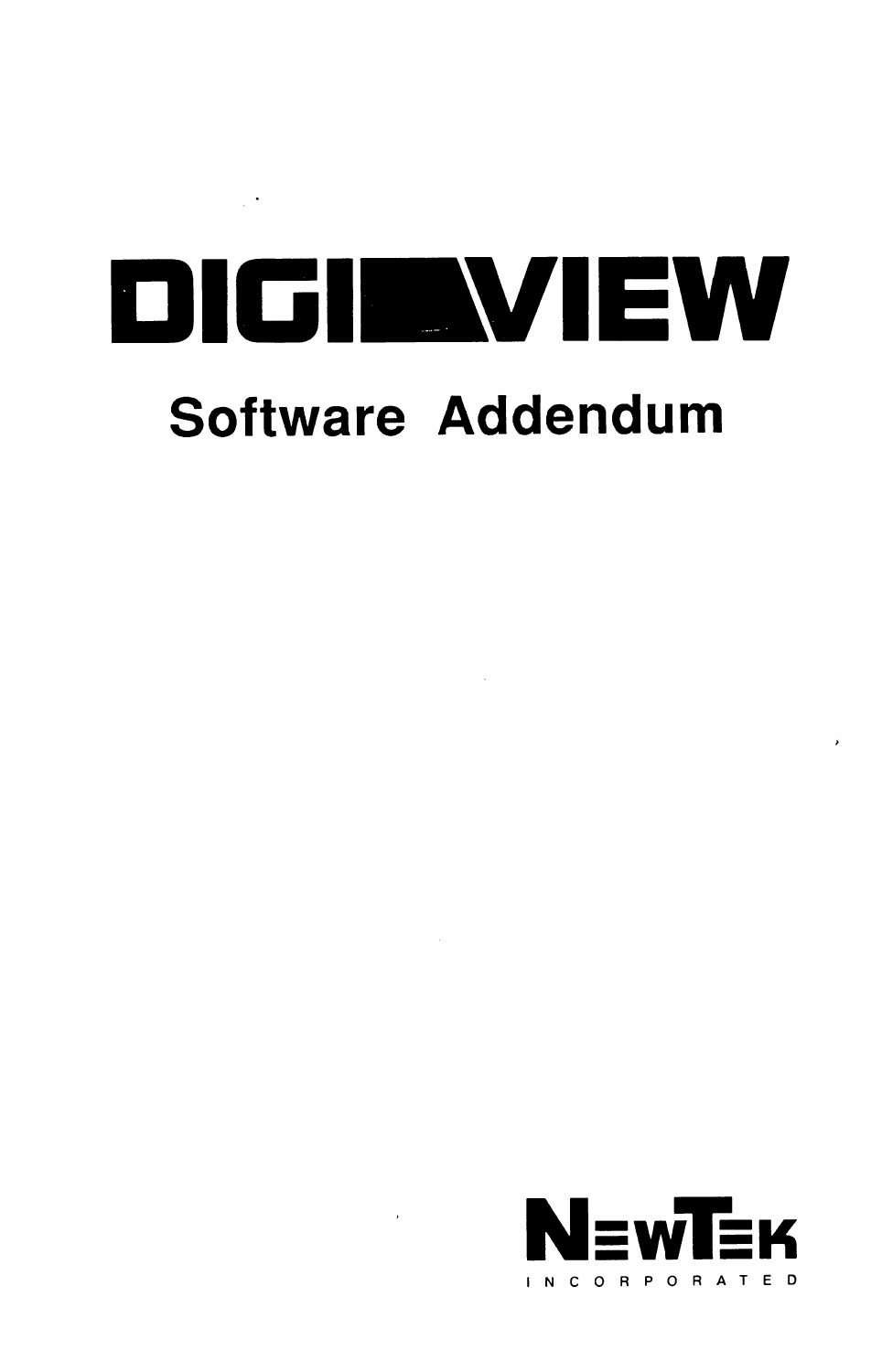## Digi-View 4.0 software addendum

#### Memory Requirements

Digi-View 4.0 will configure itself depending on the memory available to the program. In some cases, certain options will not be available. RAM disks, hard drives, disk buffers and other multi-tasking programs can reduce the memory available to Digi-View 4.0. With 1 megabyte you should get color hires or interlace with optional overscan (640 x 200)  $/$  (320 x 400) or hires interlace black and white (640 x 400). With 2 megabytes or more all Digi-View 4.0 modes should be available.

### Attention 512K users:

You will need to disconnect the external disk drive (with the power off) to digitize in color in Digi-View 4.0. You will be able to digitize in the 320x200 HAM and Dynamic HAM modes. You must boot from the Digi-View 4.0 disk supplied by NewTek. If you want to digitize in BIW you don't need to disconnect the external drive.

#### Dynamic Modes

The new Dynamic modes available with Digi-View 4.0 can be viewed with Dyna-Show. While displaying, Dyna-Show checks the floppy disk drives to make sure that if disks are removed while multi-tasking is turned off AmigaDOS will be notified. This may result in a flickering of the drive lights in some Amiga's while Dyna-Show is displaying a picture.

To provide clean screen borders when creating Dynamic images in 320 or 640 horizontal resolution, Digi-View 4.0 sets Color 0 to off. Since the screen borders are not visible in horizontal overscan, Dynamic overscan images will use Color 0 unless you set it to off in Palette menu.

#### ATTENTION: WHEN YOU DISPLAY A DYNAMIC HIRES IMAGE YOUR DISK DRIVE LIGHT WILL FLICKER AND WHEN YOU MOVE THE MOUSE THE IMAGE WILL NOT DISPLAY CORRECTLY- DON'T WORRY THIS IS NORMAL AND WILL NOT HARM YOUR AMIGA OR DISK DRIVE IN ANY WAY.

#### No Video Present

Digi-View 4.0 will only show the "No Video Present" warning when actively digitizing. This allows you to use the Digi-View 4.0 image processing features without turning on the camera.

#### Attention Digi-Droid owners

Digi-View 4.0 uses a file called "motor" to recall settings for the Digi-Droid automated filter wheel. This file must be in the same drawer as Digi-View 4.0 to work properly. If no motor file is present when you first calibrate your Digi-Droid, Digi-View 4.0 will create one. If you move your Digi-View program to another disk or hard drive be sure to copy the motor file with the program.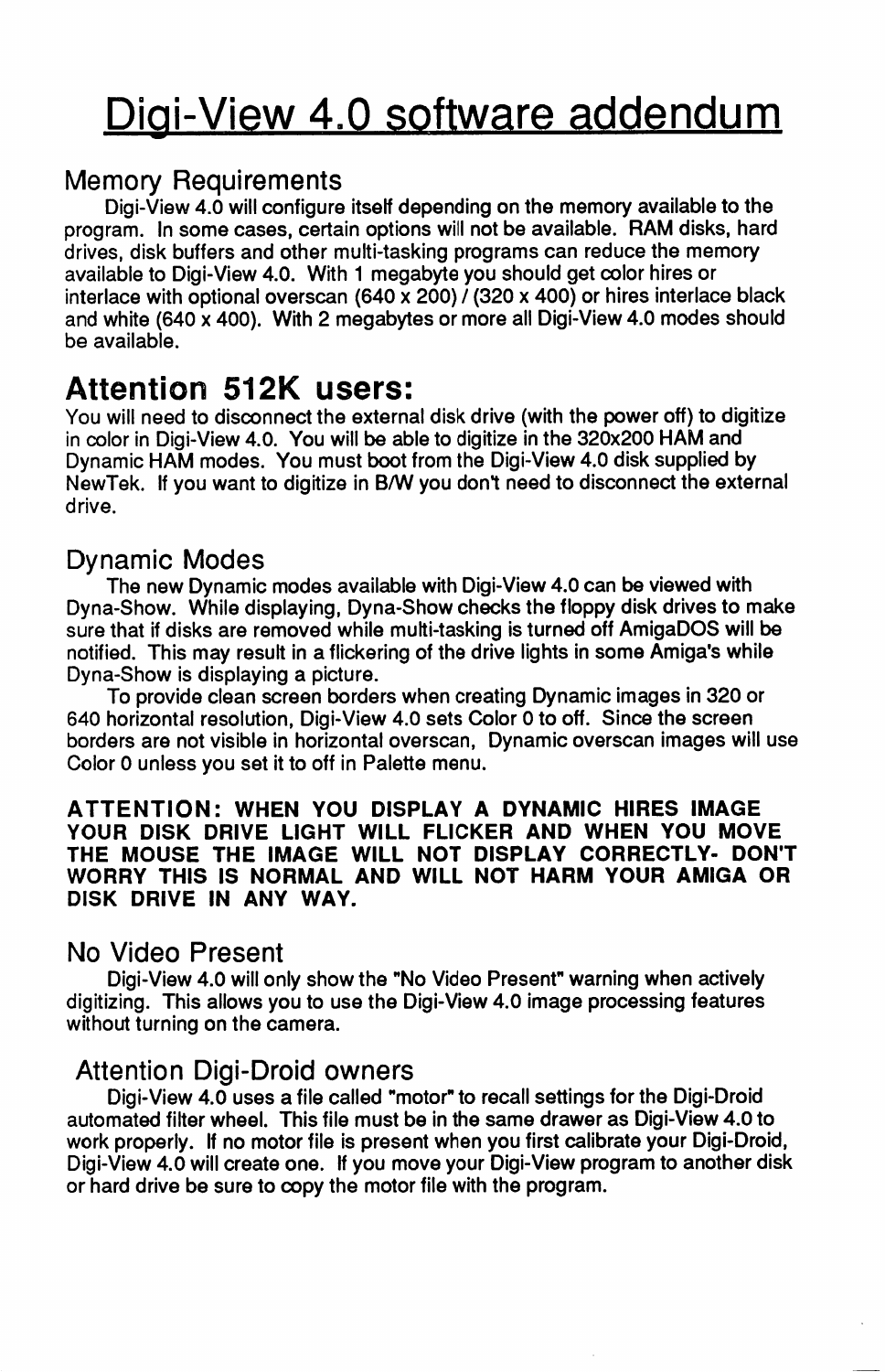#### Printing

The default printer on the Digi-View 4.0 disk is set for 9 pin Epson compatible printers. Digi-View 4.0 uses Preferences to support a wide range of printers. H you wish to use another printer with Digi-View 4.0 the procedure is simple. Start the computer on a copy of Digi-View 4.0 and go to the WorkBench screen. Insert a copy of your WorkBench disk and click on Preferences. H you have a single drive you will now be asked to put the Digi-View disk back in. Follow the directions in your Amiga manual for selecting another printer driver. When finished, click on SAVE and the new printer configuration will be written to your Digi-View 4.0

#### Hard Drive Installation

Digi-View may be easily installed on any standard Amiga hard drive. First make sure that you have about 400K free on your hard drive partition. Create a new drawer for Digi-View on the hard drive. An "Empty" drawer is provided for this purpose in the System drawer of the Digi-View 4.0 disk. It can be dragged onto your hard drive and renamed to "Digi-View 4.0" with WorkBench. After creating the Digi-View drawer simply select all of the files and drawers on the Digi-View disk (except the System drawer which isn't needed) by holding down the shift key and clicking once on each. Then drag them all into your Digi-View 4.0 drawer on the hard drive.

#### Smart View

The Smart-View file requestor has keyboard equivalents for the buttons, as listed in the back of the manual. An additional key (F7) will select the file at the top of list as if you clicked the mouse pointer on it.

#### Dyna-Show

Provided on your Digi-View 4.0 disk is a slide-show program that will display all Digi-View 4.0 pictures including Dynamic modes. Dyna-Show can be executed via CLI, Icon or Script.

Digi-View 4.0 sets the default tool of the WorkBench icons to Dyna-Show. This allows you to double-click an icon to view an image. If Dyna-Show is not in the same drawer as your images, you can use extended selection by clicking on the picture once, then holding down the shift key and double clicking on the Dyna-Show icon. You may also use Info on the WorkBench to change the default tool for the image icon and add the appropriate path.

On the command line (CLI), type Dyna-Show FILENAME. This will show you a particular image until the left mouse button is pressed.

With Dyna-Show you can create a slide-show of your images for presentations. To tell Dyna-Show how long a particular image should be displayed and in what order you wish the images to appear you need to create a script. There is an example script provided in the Images drawer. The Script file is an ASCII text file with one of three items on each line.

| $*xxx$ | how many tenths of a second to show images until value is changed. |
|--------|--------------------------------------------------------------------|
|        | loop back to beginning of script                                   |
| .      |                                                                    |

filename full path names must be given if not in current drawer